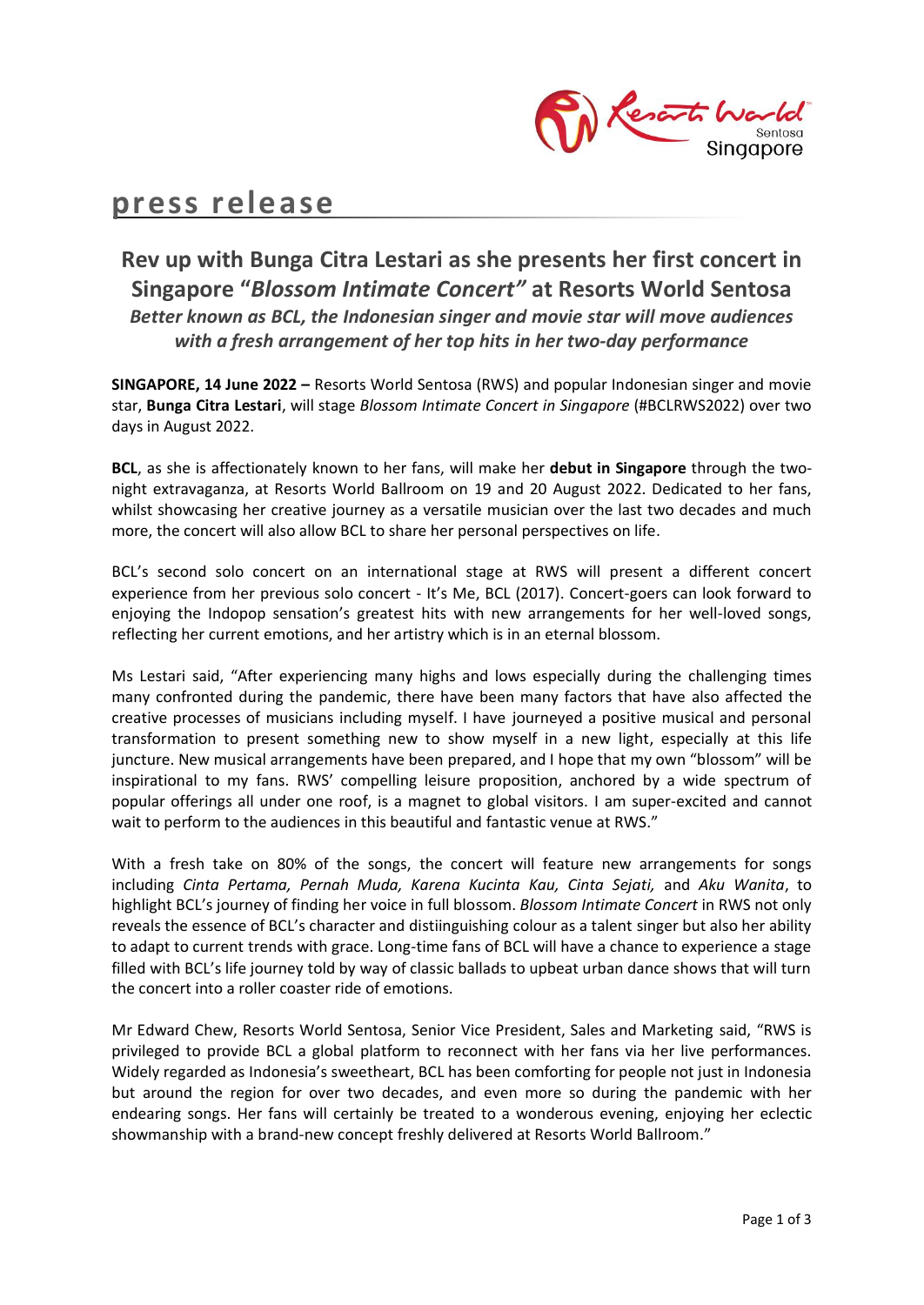RWS' suite of award-winning attractions, luxurious accommodations, mesmerising entertainment, MICE facilities, as well as myriad of food and beverage offerings, has positioned the lifestyle integrated resort as Asia's premium lifestyle destination for all audiences. Visitors to RWS can look forward to a pipeline of specially curated thematic offerings that are second to none. Its upcoming offerings such as *Blossom Intimate Concert* is a hallmark of the integrated resort's pivot towards curating exclusive premium experiences that its guests desire.

From now till 20 August 2022, concert goers get to enjoy three-day-two-night hotel packages bundled with a pair of concert tickets and daily breakfasts for two pax that start from S\$\$409++. Terms and conditions apply. Tickets are priced at S\$\$68, S\$78, S\$\$98, S\$128 and S\$168, excluding booking fees and handling charges. Tickets and packages can be purchased via: [www.rwsentosa.com/BCLBlossomIntimateConcert](http://www.rwsentosa.com/BCLBlossomIntimateConcert) and [https://rwsentosa.bigtix.io/.](https://rwsentosa.bigtix.io/)

- Ends -

### **ABOUT RESORTS WORLD SENTOSA**

Resorts World Sentosa (RWS), Asia's premium lifestyle destination resort, is located on Singapore's resort island of Sentosa. Spanning 49 hectares, RWS is home to world-class attractions including Universal Studios Singapore, S.E.A. Aquarium, Dolphin Island and Adventure Cove Waterpark. Complementing the adventure and adrenaline of its theme parks and attractions are six unique luxury hotels, the world-class Resorts World Convention Centre and a casino. RWS offers award-winning dining experiences and exciting cuisines from around the world across its many renowned celebrity chef restaurants, establishing itself as a key player in Singapore's vibrant and diverse dining scene and a leading gourmet destination in Asia for epicureans. The integrated resort also offers world-class entertainment, from concerts to public shows. RWS has been named "Best Integrated Resort" since 2011 for nine consecutive years at the TTG Travel Awards which recognises the best of Asia-Pacific's travel industry.

RWS is wholly owned by Genting Singapore, a company of the Genting Group. For more information, please visi[t www.rwsentosa.com.](http://www.rwsentosa.com/)

# **f** /ResortsWorldatSentosa **B @**rwsentosa

## **MEDIA CONTACTS**

**Resorts World Sentosa Ogilvy (for Resorts World Sentosa)** Danny Cham **Ada Tong Ada Tong** Tel: + 65 6577 9758 Tel: +65 9297 0748 Email: [danny.cham@rwsentosa.com](mailto:danny.cham@rwsentosa.com) Email[: ada.tong@ogilvy.com](mailto:bening.damardjati@ogilvy.com)

#### **EDITORS' NOTES**

- 1. Please use the following photograph caption for visual.
- *2.* High resolution image can be downloaded from link: <https://drive.google.com/file/d/15bVR-2LpSmXfD6pT2Vx79KOY5Eb2KuMT/view?usp=sharing>.
- 3. Image can be attributed to: *Resorts World Sentosa*.